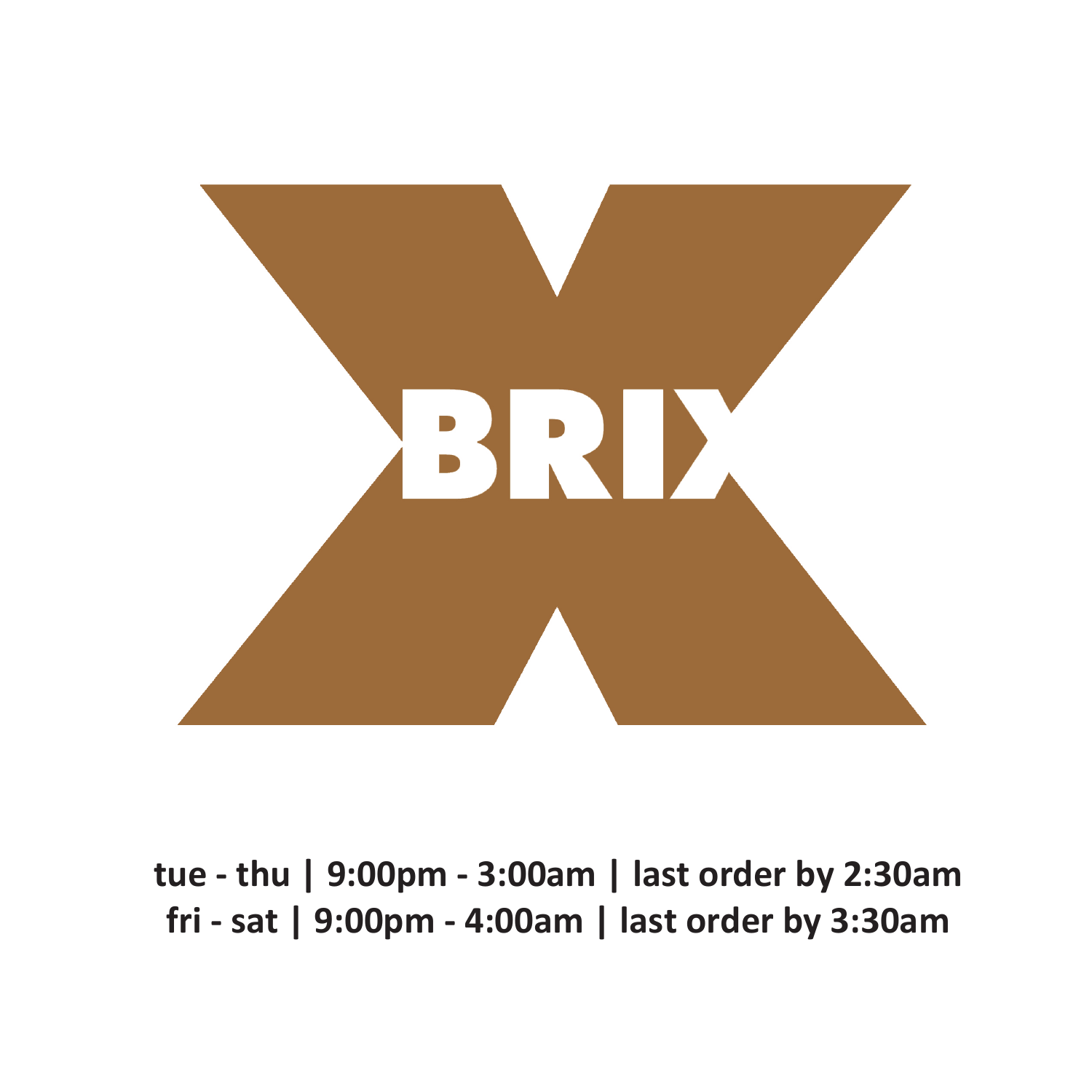## BEER

| draught                                                           |    |
|-------------------------------------------------------------------|----|
| tiger pint                                                        | 22 |
| guinness stout pint                                               | 22 |
| bottle                                                            |    |
| asahi, corona, heineken, pure blonde, estella galicia gluten-free | 20 |
| schneider weisse mein original                                    | 22 |
| heineken 0.0                                                      | 14 |
| can                                                               |    |
| kilkenny                                                          | 22 |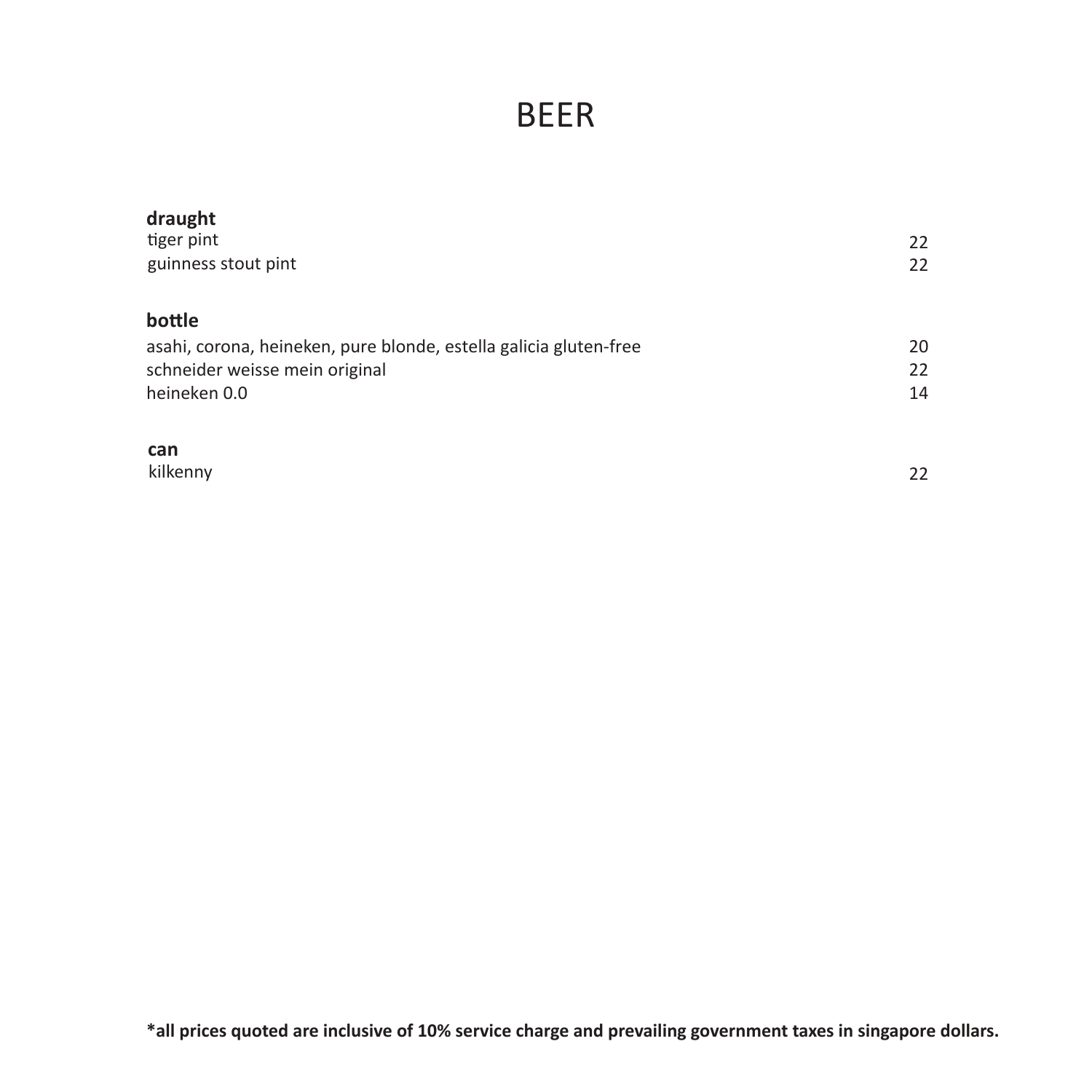# BY THE GLASS

| champagne                                                               | <b>220ml</b> | bottle |
|-------------------------------------------------------------------------|--------------|--------|
| barons de rothschild brut, champagne, france, n.v                       | 35           | 180    |
|                                                                         | 180ml        | bottle |
| white wine                                                              |              |        |
| babich 'black label', sauvignon blanc, marlborough, new zealand         | 22           | 88     |
| weingut max ferd. richter 'signature edition', riesling, mosel, germany | 23           | 92     |
| vasse felix 'filius', chardonnay, margaret river, australia             | 24           | 96     |
| red wine                                                                |              |        |
| backstory, cabernet sauvignon, california, usa                          | 22           | 88     |
| mitolo 'jester', shiraz, mclaren vale, australia                        | 23           | 92     |
| clos henri vineyard 'petit clos', pinot noir, marlborough, new zealand  | 24           | 96     |
| rose wine                                                               |              |        |
| aix rose, coteaux d'aix-en-provence, france                             | 24           | 96     |
| chateau d'esclans 'whispering angel' rose, cote de provence, france     | 26           | 104    |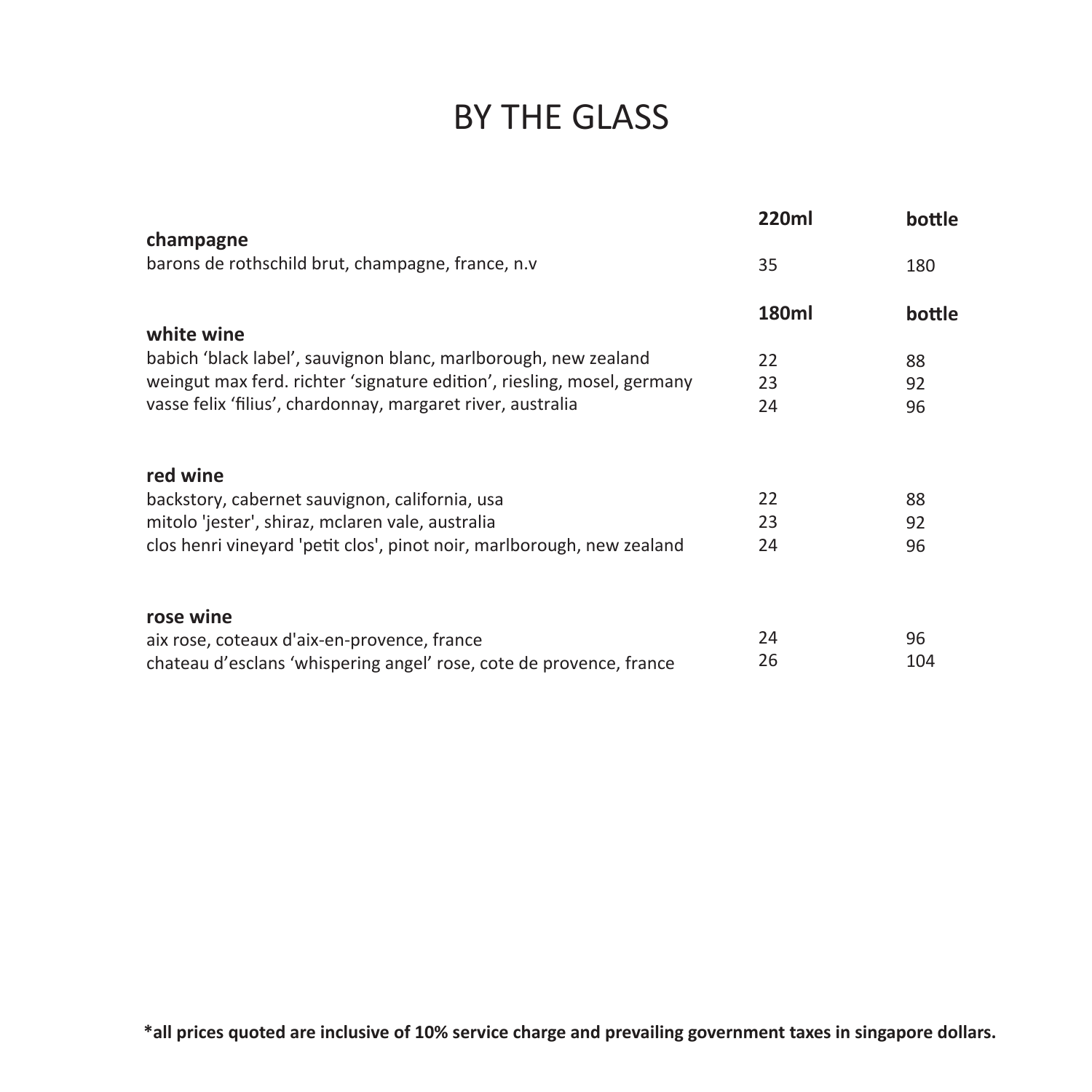#### WHITE WINE

|                                                                        | bottle |
|------------------------------------------------------------------------|--------|
| la tunella, pinot grigio, colli orientali del friuli, italy, 2020      | 120    |
| pascal jolivet, sauvignon blanc, sancerre, france, 2020                | 150    |
| domaine drouhin 'arthur', chardonnay, oregon, usa, 2015                | 180    |
| cloudy bay 'te koko', sauvignon blanc, marlborough, new zealand, 2015  | 190    |
| joseph drouhin 'vaudesir', chardonnay, chablis grand cru, france, 2016 | 240    |

#### RED WINE

|                                                                                            | bottle |
|--------------------------------------------------------------------------------------------|--------|
| joseph drouhin, pinot noir, cote de beaune villages, france, 2017                          | 180    |
| masi costasera, amarone della valpolicella classico, italy, 2016                           | 230    |
| chateau pichon longueville comtesse de lalande, cabernet sauvignon, pauillac, france, 2016 | 260    |
| rockford 'basket press', shiraz, barossa valley, australia, 2016                           | 280    |
| opus one, blend, napa valley, usa, 2010                                                    | 1400   |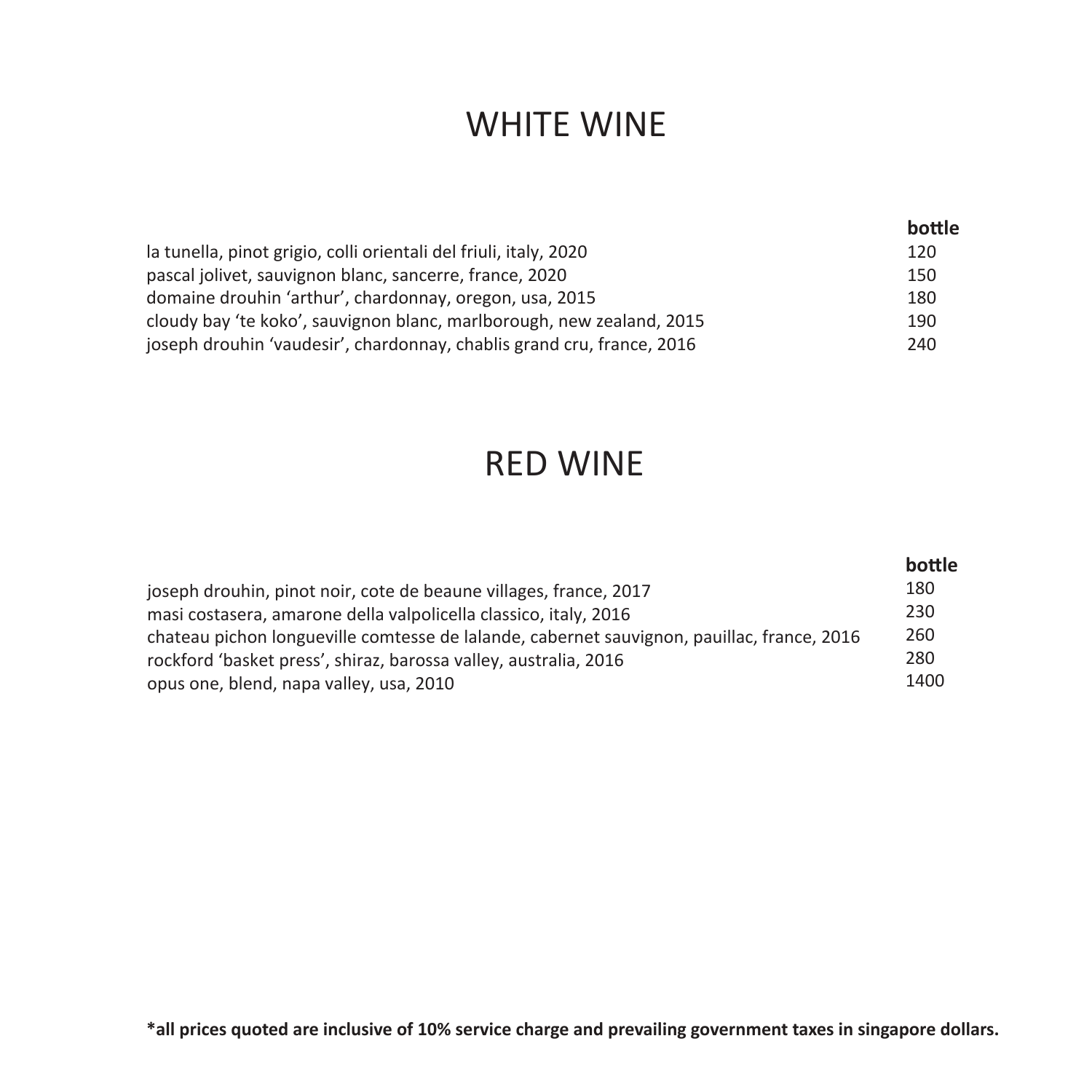#### CHAMPAGNE

|                                                                | bottle |
|----------------------------------------------------------------|--------|
| brut                                                           |        |
| barons de rothschild blanc de blancs, champagne, france, n.v   | 240    |
| billecart salmon brut sous bois, champagne, france, n.v        | 250    |
| barons de rothschild brut, champagne, france, n.v - 1500ml     | 380    |
| vintage brut                                                   |        |
| dom perignon brut, champagne, france, 2012                     | 680    |
| barons de rothschild blanc de blancs, champagne, france, 2008  | 680    |
| rose                                                           |        |
| barons de rothschild brut rose, champagne, france, n.v         | 220    |
| ruinart brut rose, champagne, france, n.v                      | 280    |
| vintage rose                                                   |        |
| perrier jouet 'belle epoug' brut rose, champagne, france, 2006 | 690    |
| dom perignon brut rose, champagne, france, 2005                | 820    |
| louis roederer 'cristal' brut rose, champagne, france, 2008    | 1800   |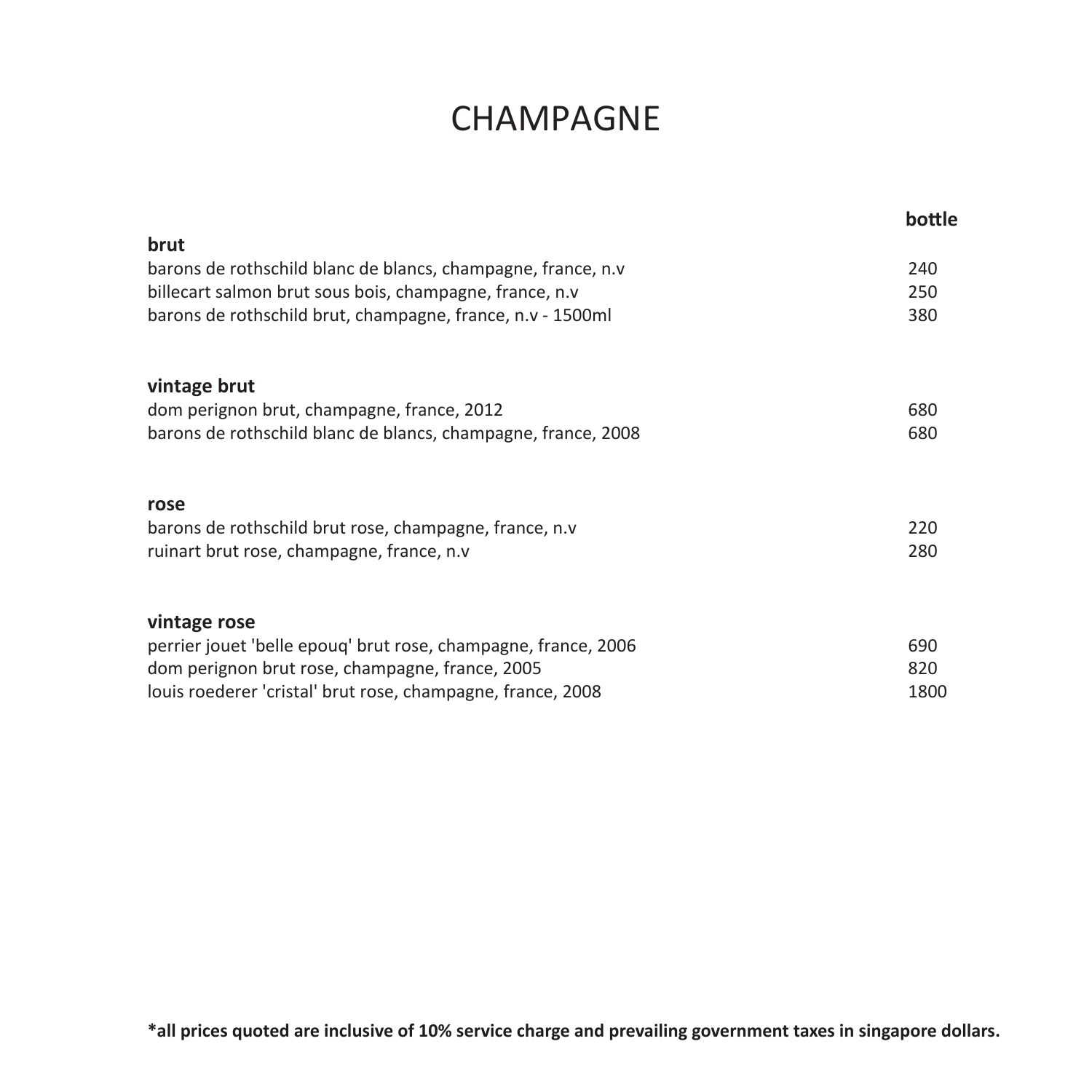#### **COCKTAIL**

| caipiroska<br>absolut vodka, lime chunks, lemon juice, brown sugar                                                | glass<br>24 |
|-------------------------------------------------------------------------------------------------------------------|-------------|
| singapore sling<br>beefeater gin, triple sec, cherry brandy, benedictine dom, grenadine syrup,<br>pineapple juice | 28          |
| brix long island<br>beefeater gin, absolut vodka, olmeca tequila, havana rum, triple sec,<br>lemon juice, coke    | 28          |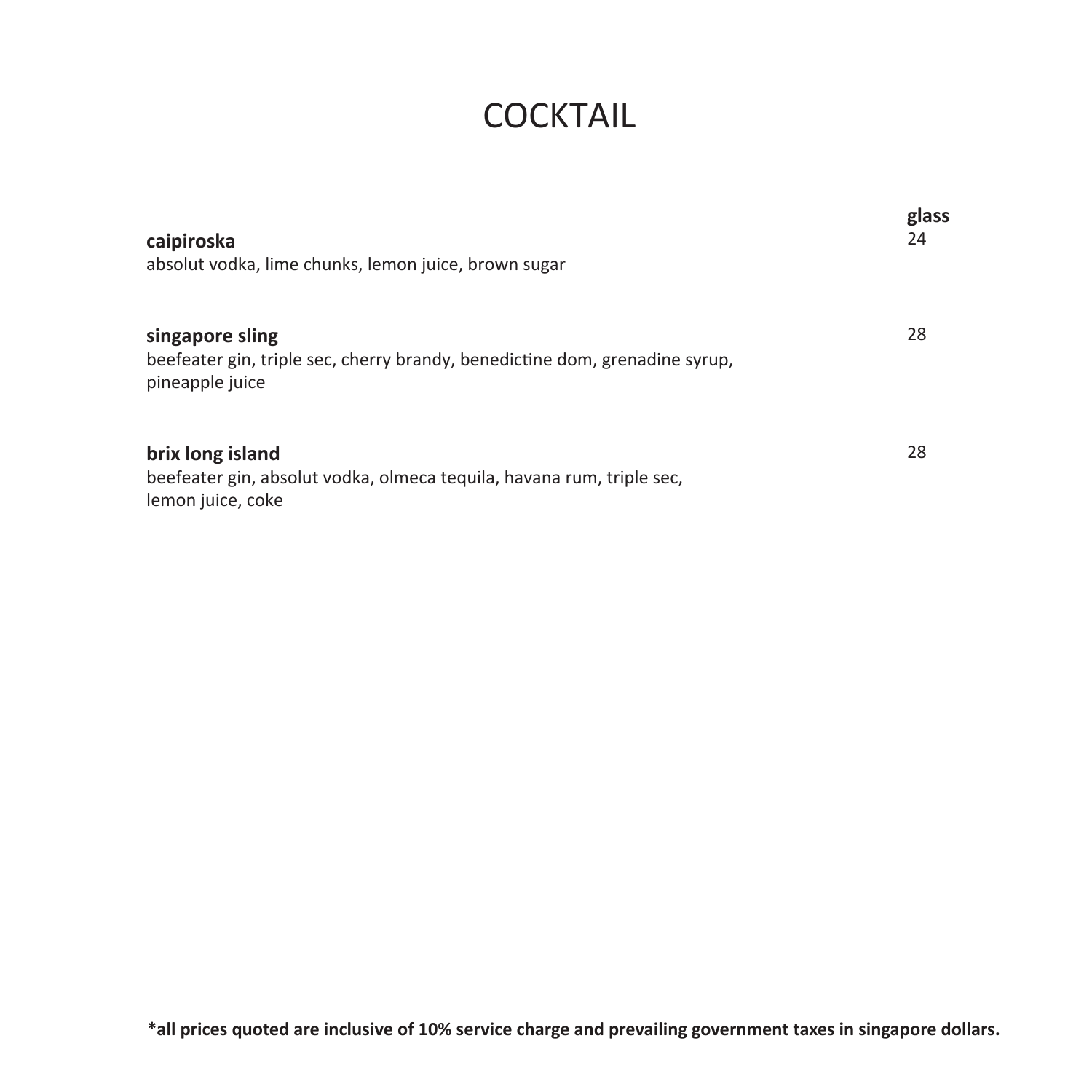#### MARTINI

| lychee martini<br>absolut vodka, lychee liqueur, lychee syrup, lychee | glass<br>24 |
|-----------------------------------------------------------------------|-------------|
| espresso martini<br>absolut vodka, kahlua, espresso, coffee beans     | 24          |
| belvedere martini<br>belvedere vodka, vermouth                        | 35          |
| hendrick's martini<br>hendrick's gin, vermouth                        | 35          |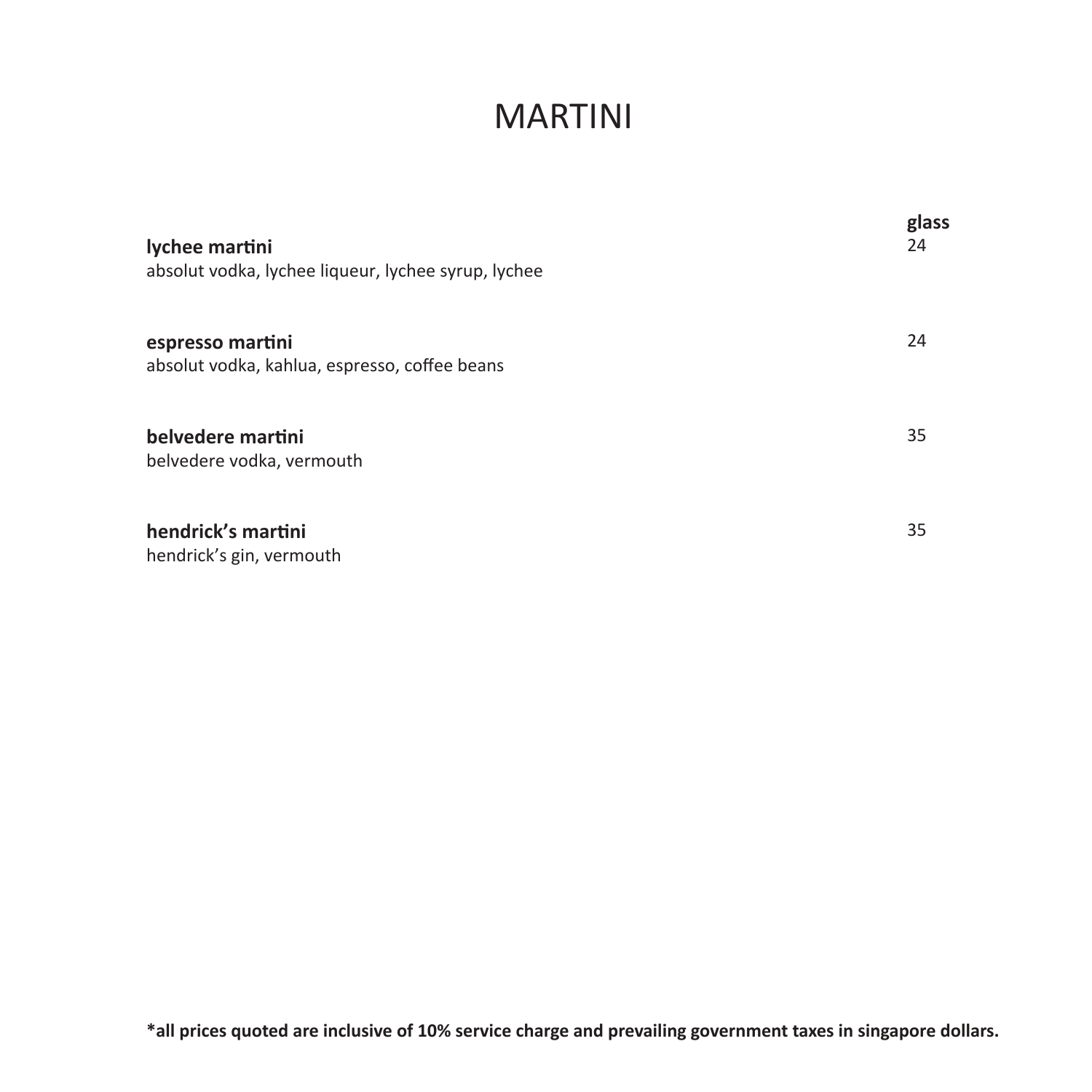## **SHOOTER**

| b52<br>kahlua, baileys, grand marnier                                                                     | glass<br>20 |
|-----------------------------------------------------------------------------------------------------------|-------------|
| slippery nipple<br>baileys, sambuca                                                                       | 20          |
| sex on the beach<br>absolut vodka, creme de cassis, midori liqueur, cranberry juice,<br>pineapple juice   | 20          |
| spanish fly<br>absolut vodka, blue curacao, malibu rum, peach archers, midori liqueur,<br>pineapple juice | 20          |
| jager bomb<br>jagermeister, red bull                                                                      | 20          |
| extend shooters<br>10 shots from any one flavour above, excluding jager bomb                              | 180         |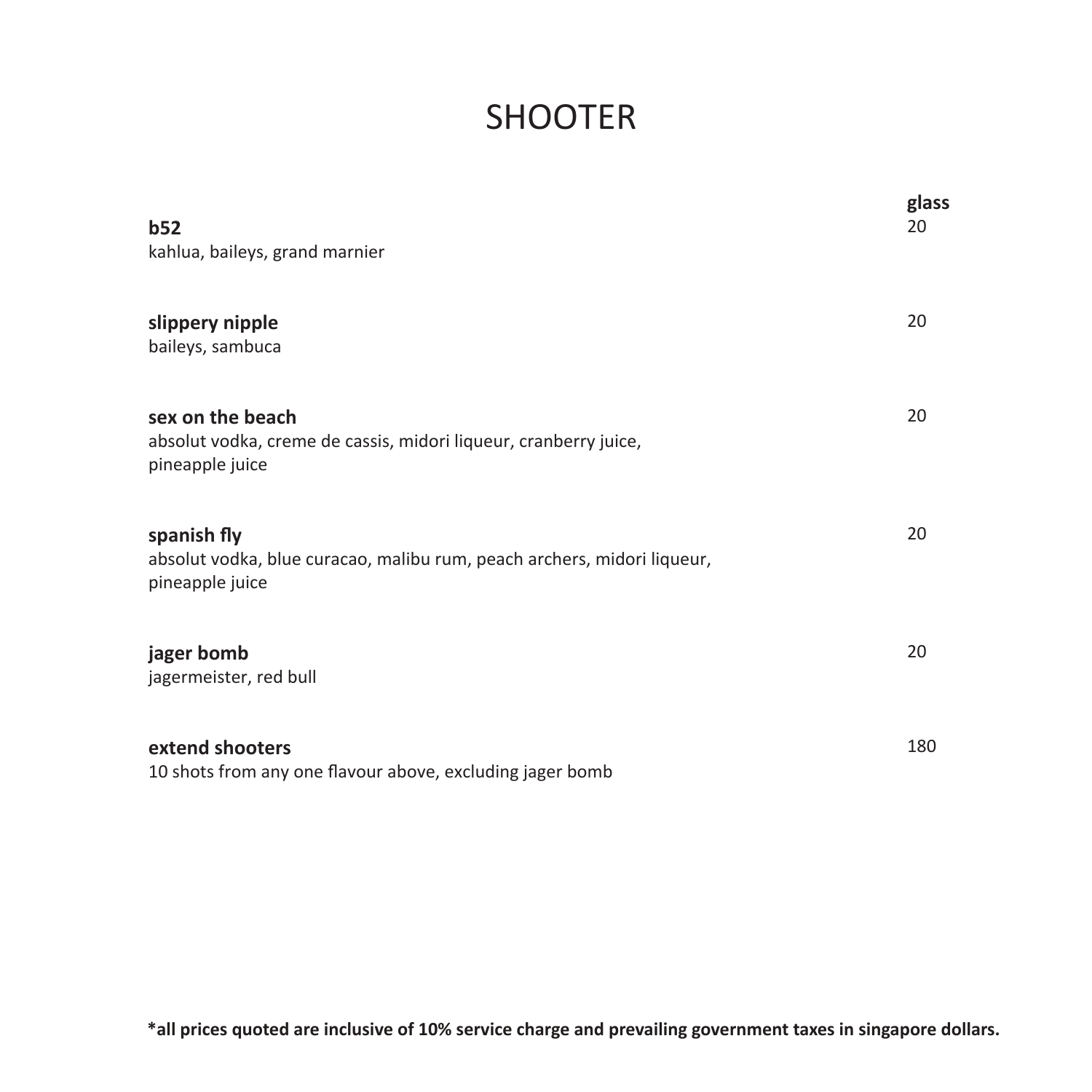# SPIRIT & LIQUOR

|                     | glass | bottle |
|---------------------|-------|--------|
| vodka               |       |        |
| absolut blue        | 22    | 280    |
| tito's              |       | 300    |
| belvedere pure      | 25    | 320    |
| grey goose original | 26    | 330    |
|                     |       |        |
|                     |       |        |
| vodka 1.5l          |       |        |
| grey goose original |       | 700    |
|                     |       |        |
| vodka 1.75l         |       |        |
|                     |       |        |
| belvedere pure      |       | 720    |
|                     |       |        |
| vodka 31            |       |        |
| belvedere pure      |       | 1200   |
| grey goose original |       | 1300   |
|                     |       |        |
|                     |       |        |
| gin                 |       |        |
| beefeater           | 22    | 280    |
| tanqueray           |       | 290    |
| roku                | 24    | 300    |
| hendrick's          | 25    | 310    |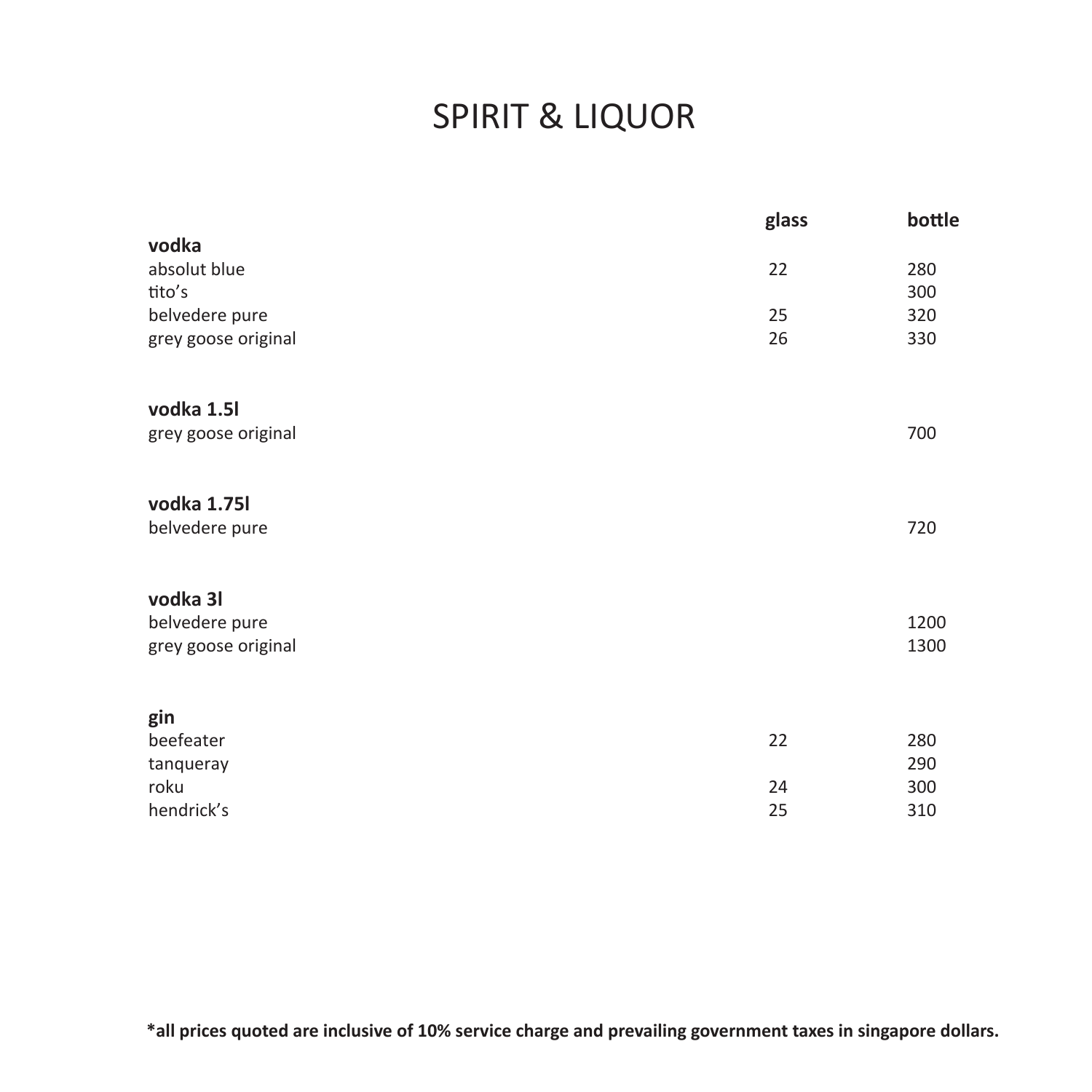# SPIRIT & LIQUOR

| glass | bottle |
|-------|--------|
|       |        |
| 22    | 280    |
| 24    | 300    |
|       | 330    |
| 60    | 900    |
|       |        |
|       |        |
| 22    | 280    |
|       | 280    |
| 24    | 300    |
| 30    | 360    |
|       |        |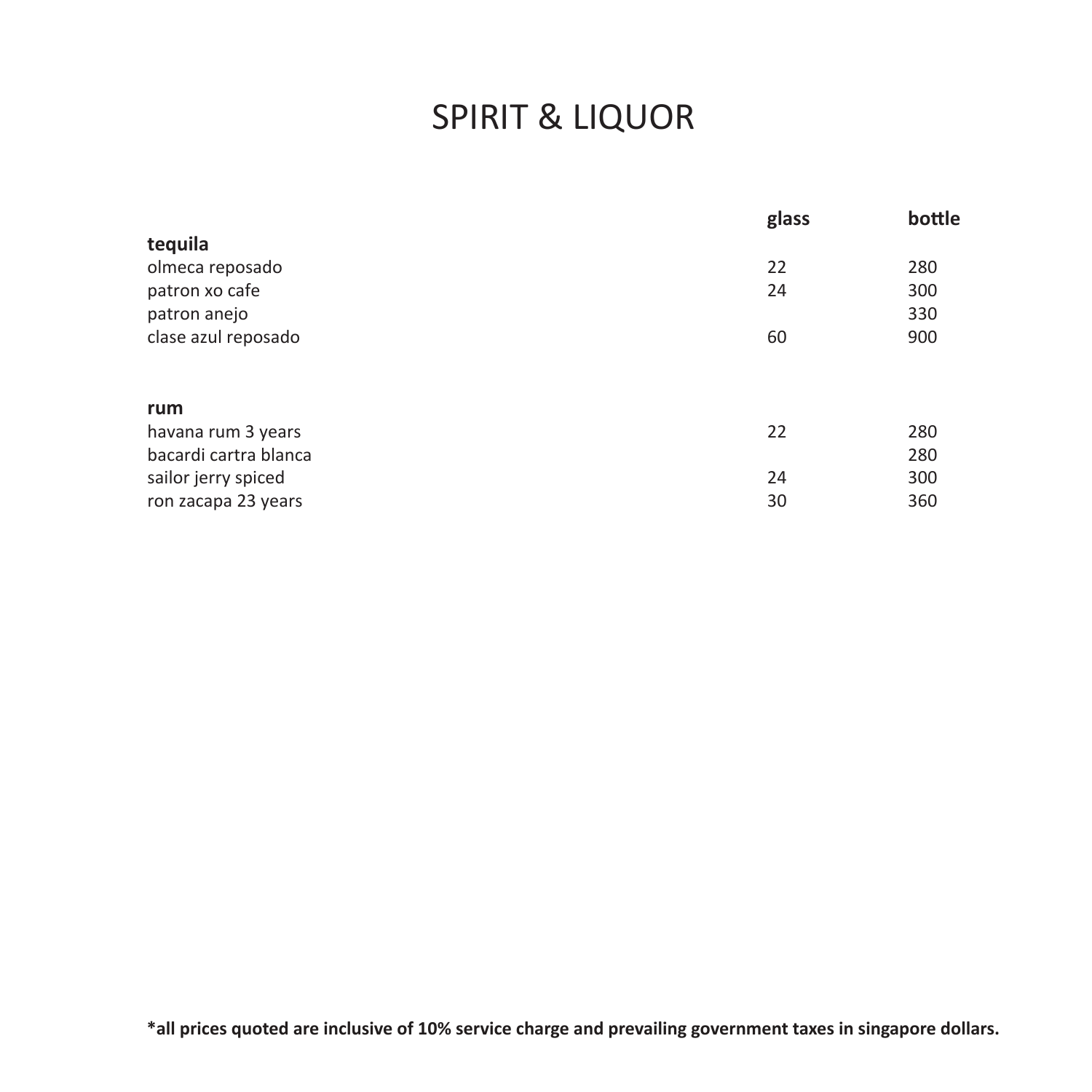## WHISKY & COGNAC

|                                    | glass | bottle |
|------------------------------------|-------|--------|
| single malt                        |       |        |
| glenmorangie the original 10 years | 25    | 310    |
| glenfiddich 12 years               | 25    | 310    |
| glenlivet 12 years                 | 25    | 310    |
| talisker 10 years                  | 26    | 320    |
| laphroaig 10 years                 | 26    | 320    |
| auchentoshan 12 years              | 26    | 320    |
| macallan 12 years double cask      |       | 380    |
| macallan 12 years sherry oak       |       | 420    |
| lagavulin 16 years                 | 34    | 400    |
| glenfiddich 18 years               |       | 420    |
| auchentoshan 18 years              |       | 450    |
| glendronach 21 years               |       | 650    |
| macallan 18 years                  | 60    | 900    |
| macallan 25 years                  |       | 6000   |
| japanese                           |       |        |
| hibiki harmony                     | 30    | 360    |
| yamazaki distiller reserve         | 30    | 360    |
| yamazaki 12 years                  | 38    | 520    |
| hakushu 12 years                   | 40    | 620    |
| hibiki 17 years                    | 140   | 2200   |
| hakushu 18 years                   | 140   | 2200   |
| yamazaki 18 years                  | 180   | 2800   |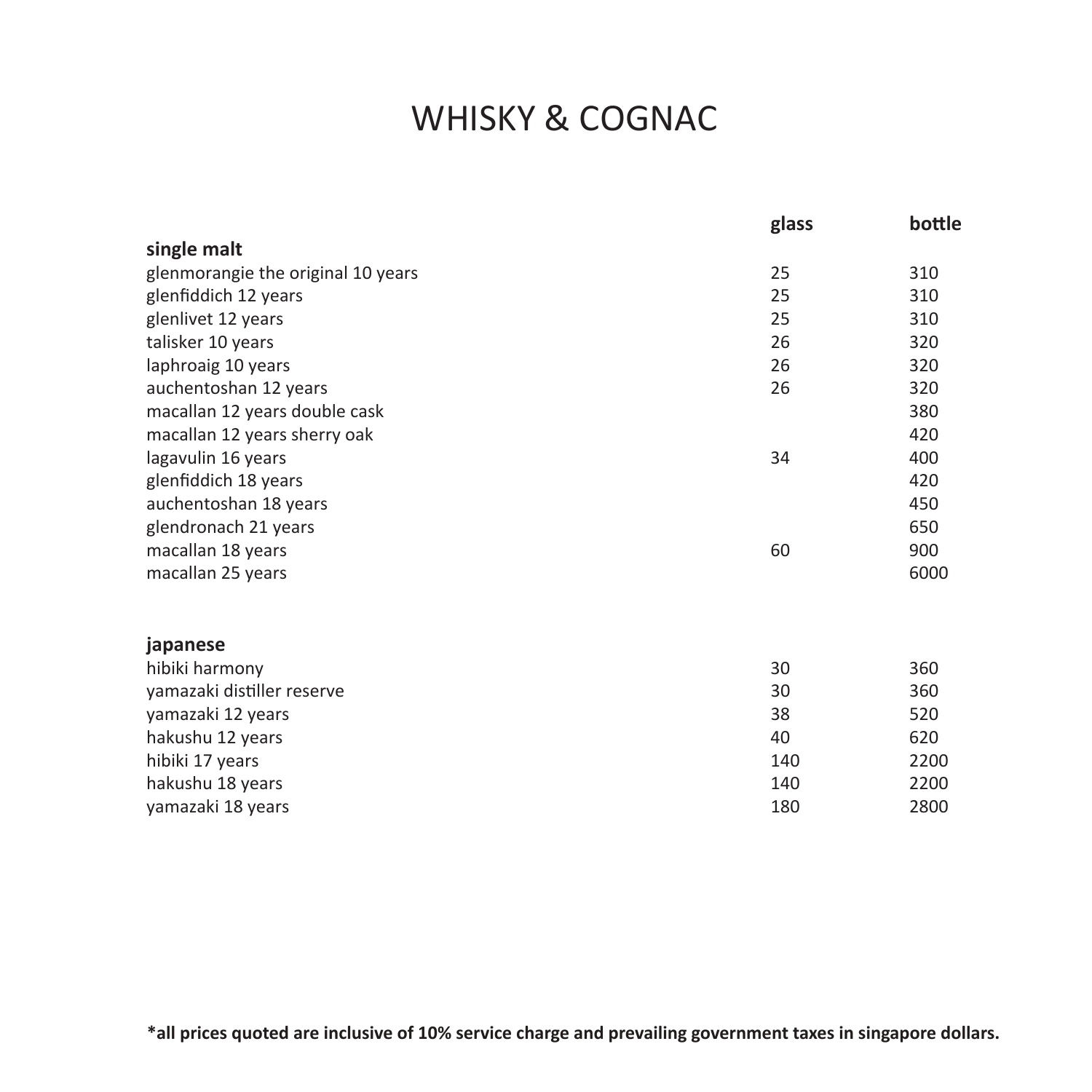## WHISKY & COGNAC

|                              | glass | bottle |
|------------------------------|-------|--------|
| scotch blended whisky        |       |        |
| chivas 12 years              | 22    | 280    |
| johnnie walker black label   | 25    | 310    |
| dewars 15 years              |       | 320    |
| johnnie walker gold label    |       | 320    |
| chivas 18 years              | 28    | 340    |
| johnnie walker xr 21 years   |       | 400    |
| chivas royal salute 21 years |       | 400    |
| johnnie walker blue label    | 60    | 900    |
|                              |       |        |
| canadian whisky              |       |        |
| canadian club                | 25    | 310    |
|                              |       |        |
| irish whisky                 |       |        |
| jameson                      | 25    | 310    |
|                              |       |        |
| bourbon                      |       |        |
| jim beam                     | 22    | 280    |
| jack daniel's                | 25    | 310    |
| maker's mark                 | 27    | 330    |
|                              |       |        |
| cognac                       |       |        |
| martell vsop                 | 28    | 340    |
| hennessy vsop                |       | 340    |
| martell cordon bleu          |       | 700    |
| hennessy xo                  | 60    | 900    |
| remy martin louis xiii       | 780   | 9998   |